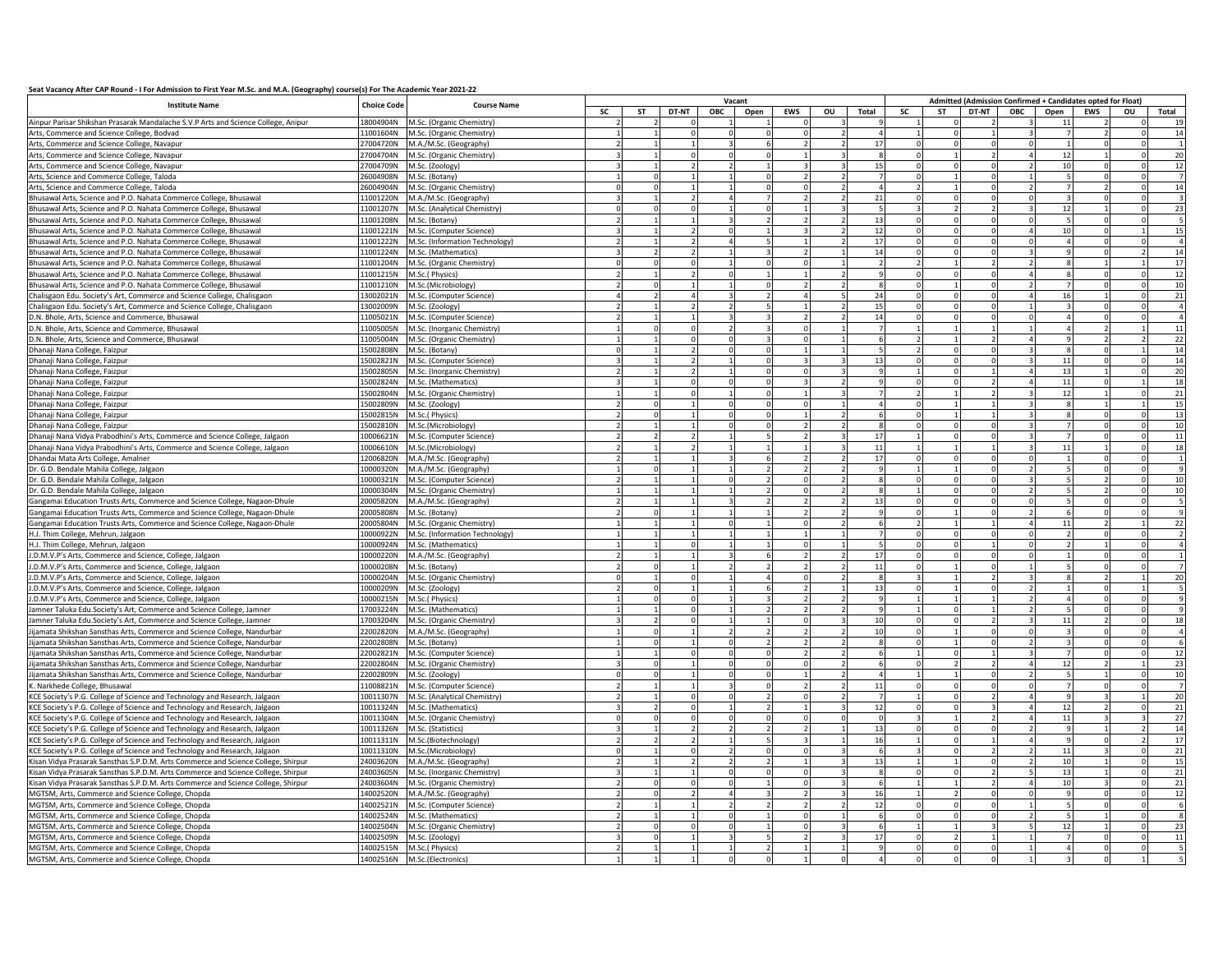## **Seat Vacancy After CAP Round - I For Admission to First Year M.Sc. and M.A. (Geography) course(s) For The Academic Year 2021-22**

|                                                                                           |                                          |                                               | Vacant    |          |              |              |            |          |       |                |                          |       |     |      |        | Admitted (Admission Confirmed + Candidates opted for Float) |              |    |
|-------------------------------------------------------------------------------------------|------------------------------------------|-----------------------------------------------|-----------|----------|--------------|--------------|------------|----------|-------|----------------|--------------------------|-------|-----|------|--------|-------------------------------------------------------------|--------------|----|
| <b>Institute Name</b>                                                                     | <b>Choice Code</b><br><b>Course Name</b> | <b>SC</b>                                     | <b>ST</b> | DT-NT    | ОВС          | Open         | <b>EWS</b> | ou       | Total | SC             | <b>ST</b>                | DT-NT | ОВС | Open | EWS    | ou                                                          | Total        |    |
| MGTSM, Arts, Commerce and Science College, Chopda                                         | 4002510N                                 | M.Sc.(Microbiology)                           |           |          |              |              |            |          |       | 10             |                          |       |     |      | 12     |                                                             |              | 11 |
| Nandurbar Taluka Vidhayak Samiti S G.T. Patil College, Nandurbar                          | 22005320N                                | M.A./M.Sc. (Geography)                        |           |          |              |              |            |          |       | 15             |                          |       |     |      | 11     |                                                             |              | 13 |
| Nandurbar Taluka Vidhayak Samiti S G.T. Patil College, Nandurbar                          | 22005308N                                | M.Sc. (Botany)                                |           |          |              |              |            |          |       | 19             |                          |       |     |      |        |                                                             |              |    |
| Nandurbar Taluka Vidhayak Samiti S G.T. Patil College, Nandurbar                          | 22005321N                                | M.Sc. (Computer Science)                      |           |          |              |              |            |          |       | 13             |                          |       |     |      | 10     |                                                             |              |    |
|                                                                                           |                                          |                                               |           |          |              |              |            |          |       |                |                          |       |     |      |        |                                                             |              | 15 |
| Nandurbar Taluka Vidhayak Samiti S G.T. Patil College, Nandurbar                          | 22005324N                                | M.Sc. (Mathematics)                           |           |          |              |              |            |          |       | 11             | $\Omega$                 |       |     |      | 11     |                                                             |              | 17 |
| Nandurbar Taluka Vidhayak Samiti S G.T. Patil College, Nandurbar                          | 22005304N                                | M.Sc. (Organic Chemistry)                     |           |          | $\Omega$     |              |            |          |       | 6              | $\overline{2}$           |       |     |      | 10     |                                                             |              | 22 |
| Nandurbar Taluka Vidhayak Samiti S G.T. Patil College, Nandurbar                          | 22005309N                                | M.Sc. (Zoology)                               |           |          | $\mathbf{1}$ | <sup>0</sup> |            |          |       | 10             |                          |       |     |      |        | $\Omega$                                                    |              | 18 |
| Nandurbar Taluka Vidhayak Samiti S G.T. Patil College, Nandurbar                          | 22005315N                                | M.Sc.(Physics)                                |           |          |              |              |            |          |       | 13             | $\Omega$                 |       |     |      |        |                                                             |              | 15 |
| Poojya Sane Guruji Vidya Prasarak Mandals Arts, Science and Commerce College, Shahada     | 23003320N                                | M.A./M.Sc. (Geography)                        |           |          |              |              |            |          |       | 15             | $\Omega$                 |       |     |      | 11     |                                                             |              | 13 |
| Poojya Sane Guruji Vidya Prasarak Mandals Arts, Science and Commerce College, Shahada     | 23003308N                                | M.Sc. (Botany)                                |           |          |              |              |            |          |       | 10             |                          |       |     |      | 12     |                                                             |              | 18 |
| Poojya Sane Guruji Vidya Prasarak Mandals Arts, Science and Commerce College, Shahada     | 23003321N                                | M.Sc. (Computer Science)                      |           |          |              |              |            |          |       | 10             |                          |       |     |      | $12\,$ |                                                             |              | 18 |
| Poojya Sane Guruji Vidya Prasarak Mandals Arts, Science and Commerce College, Shahada     | 23003324N                                | M.Sc. (Mathematics)                           |           |          |              |              |            |          |       | 10             |                          |       |     |      | $10\,$ |                                                             |              | 17 |
| Poojya Sane Guruji Vidya Prasarak Mandals Arts, Science and Commerce College, Shahada     | 23003304N                                | M.Sc. (Organic Chemistry)                     |           |          |              |              |            |          |       |                |                          |       |     |      | 16     |                                                             |              | 29 |
| Poojya Sane Guruji Vidya Prasarak Mandals Arts, Science and Commerce College, Shahada     | 23003309N                                | M.Sc. (Zoology)                               |           | $\Omega$ |              |              |            |          |       | 16             | $\Omega$                 |       |     |      | 6      | $\Omega$                                                    |              | 12 |
| Poojya Sane Guruji Vidya Prasarak Mandals Arts, Science and Commerce College, Shahada     | 23003315N                                | M.Sc.(Physics)                                |           |          |              |              |            |          |       | 10             | $\Omega$                 |       |     |      | 11     | $\Omega$                                                    |              | 18 |
|                                                                                           |                                          |                                               |           |          | $\Omega$     |              |            |          |       | 5              | $\overline{2}$           |       |     |      | 12     |                                                             | <sup>n</sup> | 23 |
| Poojya Sane Guruji Vidya Prasarak Mandals Arts, Science and Commerce College, Shahada     | 23003310N                                | M.Sc.(Microbiology                            |           |          |              |              |            |          |       |                |                          |       |     |      |        |                                                             | $\Omega$     |    |
| R.C. Patel Educational Trusts R.C.Patel Arts Commerce and Science College, Shirpur        | 24005108N                                | M.Sc. (Botany)                                |           |          |              |              |            |          |       | $\mathbf{q}$   |                          |       |     |      |        |                                                             |              | 15 |
| R.C. Patel Educational Trusts R.C.Patel Arts Commerce and Science College, Shirpur        | 24005121N                                | M.Sc. (Computer Science)                      |           |          |              |              |            |          |       | 14             |                          |       |     |      |        |                                                             |              | 13 |
| R.C. Patel Educational Trusts R.C.Patel Arts Commerce and Science College, Shirpur        | 24005124N                                | M.Sc. (Mathematics)                           |           |          |              |              |            |          |       | 12             |                          |       |     |      | 10     |                                                             |              | 15 |
| R.C. Patel Educational Trusts R.C.Patel Arts Commerce and Science College, Shirpur        | 24005104N                                | M.Sc. (Organic Chemistry)                     |           |          |              |              |            |          |       |                |                          |       |     |      | 12     |                                                             |              | 25 |
| R.C. Patel Educational Trusts R.C.Patel Arts Commerce and Science College, Shirpur        | 24005109N                                | M.Sc. (Zoology)                               |           |          |              |              |            |          |       | $\mathbf{R}$   |                          |       |     |      |        |                                                             |              | 16 |
| R.C. Patel Educational Trusts R.C.Patel Arts Commerce and Science College, Shirpur        | 24005115N                                | M.Sc.(Physics)                                |           |          |              |              |            |          |       | 10             |                          |       |     |      | 10     |                                                             |              | 18 |
| R.C. Patel Educational Trusts R.C.Patel Arts Commerce and Science College, Shirpur        | 24005111N                                | M.Sc.(Biotechnology)                          |           |          |              |              |            |          |       | 6              |                          |       |     |      | 12     |                                                             |              | 22 |
| R.C. Patel Educational Trusts R.C.Patel Arts Commerce and Science College, Shirpur        | 24005110N                                | M.Sc.(Microbiology)                           |           |          | $\Omega$     |              |            |          |       | $\overline{5}$ |                          |       |     |      | 11     |                                                             |              | 23 |
| Rashtriya Art, Commerce and Science College, Chalisgaon                                   | 13002120N                                | M.A./M.Sc. (Geography)                        |           |          |              |              |            |          |       | 16             | $\Omega$                 |       |     |      |        |                                                             |              |    |
|                                                                                           |                                          |                                               |           |          |              |              |            |          |       |                |                          |       |     |      |        | $\Omega$                                                    | O.           |    |
| Rashtriya Art, Commerce and Science College, Chalisgaon                                   | 13002108N                                | M.Sc. (Botany)                                |           |          |              |              |            |          |       | 16             | $\Omega$                 |       |     |      |        |                                                             |              |    |
| Rashtriya Art, Commerce and Science College, Chalisgaon                                   | 13002121N                                | M.Sc. (Computer Science)                      |           |          |              |              |            |          |       | 11             | $\Omega$                 |       |     |      |        |                                                             |              |    |
| Rashtriya Art, Commerce and Science College, Chalisgaon                                   | 3002109N                                 | M.Sc. (Zoology)                               |           |          |              |              |            |          |       | 15             | $\Omega$                 |       |     |      |        |                                                             |              |    |
| S.C.A.'s Smt. N.N.C. Arts, Commerce and Science College, Kusumba, Dhule                   | 20001804N                                | M.Sc. (Organic Chemistry)                     |           |          |              |              |            |          |       | $\overline{z}$ |                          |       |     |      |        |                                                             |              | 16 |
| S.S.V.P.Sansths Late Karmaveer Dr. P.R. Ghogare Science College, Dhule                    | 20000220N                                | M.A./M.Sc. (Geography)                        |           |          |              |              |            |          |       | 13             |                          |       |     |      |        |                                                             |              |    |
| S.S.V.P.Sansths Late Karmaveer Dr. P.R. Ghogare Science College, Dhule                    | 20000208N                                | M.Sc. (Botany)                                |           |          |              |              |            |          |       |                |                          |       |     |      |        |                                                             |              |    |
| S.S.V.P.Sansths Late Karmaveer Dr. P.R. Ghogare Science College, Dhule                    | 20000221N                                | M.Sc. (Computer Science)                      |           |          |              |              |            |          |       | 16             |                          |       |     |      | 20     |                                                             |              | 38 |
| S.S.V.P.Sansths Late Karmaveer Dr. P.R. Ghogare Science College, Dhule                    | 20000224N                                | M.Sc. (Mathematics)                           |           |          |              |              |            |          |       |                | $\Omega$                 |       |     |      | 10     |                                                             |              | 19 |
| S.S.V.P.Sansths Late Karmaveer Dr. P.R. Ghogare Science College, Dhule                    | 20000204N                                | M.Sc. (Organic Chemistry)                     |           |          |              |              |            |          |       |                |                          |       |     |      |        |                                                             |              | 13 |
| S.S.V.P.Sansths Late Karmaveer Dr. P.R. Ghogare Science College, Dhule                    | 20000209N                                | M.Sc. (Zoology)                               |           |          |              |              |            |          |       |                |                          |       |     |      |        |                                                             |              | 14 |
|                                                                                           |                                          |                                               |           |          |              |              |            |          |       |                |                          |       |     |      |        |                                                             |              |    |
| S.S.V.P.Sansths Late Karmaveer Dr. P.R. Ghogare Science College, Dhule                    | 20000231G                                | M.Sc. Botany (Granted)                        |           |          |              |              |            |          |       |                |                          |       |     |      | 13     |                                                             |              | 26 |
| S.S.V.P.Sansths Late Karmaveer Dr. P.R. Ghogare Science College, Dhule                    | 20000230G                                | M.Sc. Organic Chemistry (Granted)             |           |          |              |              |            |          |       |                |                          |       |     |      | 13     |                                                             |              | 32 |
| S.S.V.P.Sansths Late Karmaveer Dr. P.R. Ghogare Science College, Dhule                    | 20000215N                                | M.Sc.(Physics)                                |           |          |              |              |            |          |       |                |                          |       |     |      |        |                                                             |              | 18 |
| S.S.V.P.Sansths Late Karmaveer Dr. P.R. Ghogare Science College, Dhule                    | 20000211N                                | M.Sc.(Biotechnology)                          |           |          |              |              |            |          |       |                |                          |       |     |      |        |                                                             |              | 18 |
| S.S.V.P.Sansths Late Karmaveer Dr. P.R. Ghogare Science College, Dhule                    | 20000210N                                | M.Sc.(Microbiology)                           |           |          |              |              |            |          |       |                |                          |       |     |      | 12     |                                                             |              | 21 |
| School of Chemical Sciences, KBCNMU, Jalgaon                                              | 0000D07G                                 | M.Sc. (Analytical Chemistry)                  |           |          |              |              |            |          |       |                |                          |       |     |      |        |                                                             |              | 16 |
| School of Chemical Sciences, KBCNMU, Jalgaon                                              | 10000D03G                                | M.Sc. (Industrial Chemistry)                  |           |          |              |              |            |          |       |                |                          |       |     |      |        |                                                             |              | 14 |
| School of Chemical Sciences, KBCNMU, Jalgaon                                              | 10000D30G                                | M.Sc. (Organic Chemistry)                     |           |          | $\Omega$     |              |            |          |       |                |                          |       |     |      | 10     |                                                             |              | 22 |
| School of Chemical Sciences, KBCNMU, Jalgaon                                              | 10000D02G                                | M.Sc. (Pesticides and Agrochemicals)          |           | $\Omega$ | $\Omega$     | $\Omega$     |            | $\Omega$ |       | $\overline{1}$ | $\overline{2}$           |       |     |      |        |                                                             |              | 16 |
| School of Chemical Sciences, KBCNMU, Jalgaon                                              | 0000D06G                                 | M.Sc. (Physical Chemistry)                    |           |          | $\Omega$     |              |            |          |       |                |                          |       |     |      |        |                                                             | 0            | 10 |
| School of Chemical Sciences, KBCNMU, Jalgaon                                              | L0000D01G                                | M.Sc. (Polymer Chemistry)                     |           |          |              |              |            |          |       |                |                          |       |     |      |        |                                                             |              | 15 |
|                                                                                           |                                          |                                               |           |          |              |              |            |          |       |                |                          |       |     | 10   |        |                                                             |              |    |
| School of Computer Sciences, KBCNMU, Jalgaon                                              | .0000G21G                                | M.Sc. (Computer Science)                      |           |          |              |              |            |          |       | 18             |                          |       |     |      | 22     |                                                             |              | 48 |
| School of Computer Sciences, KBCNMU, Jalgaon                                              | 0000G22N                                 | M.Sc. (Information Technology)                |           |          |              |              |            |          |       | 30             | $\Omega$                 |       |     |      | 17     |                                                             |              | 20 |
| School of Environmental and Earth Sciences, KBCNMU, Jalgaon                               | 10000I19G                                | M.Sc. (Applied Geography)                     |           |          |              |              |            |          |       | $\alpha$       |                          |       |     |      | 6      |                                                             |              | 13 |
| School of Environmental and Earth Sciences, KBCNMU, Jalgaon                               | 10000118G                                | M.Sc. (Applied Geology)                       |           |          |              |              |            |          |       |                |                          |       |     |      |        |                                                             |              | 15 |
| School of Environmental and Earth Sciences, KBCNMU, Jalgaon                               | 10000117G                                | M.Sc. (Environmental Science)                 |           |          |              |              |            |          |       | 17             | $\Omega$                 |       |     |      | 10     |                                                             |              | 11 |
| School of Life Sciences, KBCNMU, Jalgaon                                                  | 10000B12G                                | M.Sc.(Biochemistry)                           |           |          |              |              |            |          |       | 11             |                          |       |     |      | 10     |                                                             |              | 17 |
| School of Life Sciences, KBCNMU, Jalgaon                                                  | 10000B11G                                | M.Sc.(Biotechnology)                          |           |          | $\Omega$     |              |            |          |       |                |                          |       |     |      |        |                                                             |              | 21 |
| School of Life Sciences, KBCNMU, Jalgaon                                                  | 10000B10G                                | M.Sc.(Microbiology)                           |           |          | $\Omega$     |              |            |          |       |                |                          |       |     |      |        |                                                             | O.           | 21 |
| School of Mathematical Sciences, KBCNMU, Jalgaon                                          | 10000A23G                                | M.Sc. Mathematics (Computational Mathematics) |           |          |              |              |            |          |       | 12             |                          |       |     |      | 15     |                                                             |              | 32 |
| School of Mathematical Sciences, KBCNMU, Jalgaon                                          | 10000A25G                                | M.Sc. Statistics (Industrial Statistics)      |           |          |              |              |            |          |       |                |                          |       |     |      | 11     |                                                             |              | 25 |
| School of Physical Sciences, KBCNMU, Jalgaon                                              | 10000C14G                                |                                               |           |          |              |              |            |          |       |                |                          |       |     |      | 10     |                                                             |              | 19 |
|                                                                                           |                                          | M.Sc. Physics (Energy Studies)                |           |          |              |              |            |          |       |                |                          |       |     |      |        |                                                             |              |    |
| School of Physical Sciences, KBCNMU, Jalgaon                                              | 10000C13G                                | M.Sc. Physics (Material Science)              |           |          |              |              |            |          |       | 12             |                          |       |     |      |        |                                                             |              | 16 |
| School of Physical Sciences, KBCNMU, Jalgaon                                              | 10000C16G                                | M.Sc.(Electronics)                            |           |          |              |              |            |          |       | 19             |                          |       |     |      | 14     |                                                             |              | 14 |
| Secondary Edu. Art, Commerce and Science College Bhalod                                   | L5005604N                                | M.Sc. (Organic Chemistry)                     |           |          |              |              |            |          |       |                |                          |       |     |      | 12     |                                                             |              | 21 |
| Shahada Taluka Co-Op Education Society Ltd. Shahada Sanchalit Science College, Shahada    | 23007821N                                | M.Sc. (Computer Science)                      |           |          |              |              |            |          |       | 10             | $\Omega$                 |       |     |      | 10     |                                                             |              | 17 |
| Shahada Taluka Co-Op Education Society Ltd. Shahada Sanchalit Science College, Shahada    | 23007804N                                | M.Sc. (Organic Chemistry)                     |           |          | $\Omega$     |              |            |          |       | $\overline{1}$ | $\overline{\phantom{a}}$ |       |     |      |        |                                                             |              | 17 |
| Shree. Kakasaheb Hiralal Maganlal Chaudhari Arts, Commerce and Science College, Nandurbar | 22012620N                                | M.A./M.Sc. (Geography)                        |           |          |              |              |            |          |       | 25             | $\Omega$                 |       |     |      |        | $\Omega$                                                    |              |    |
| Shree. Kakasaheb Hiralal Maganlal Chaudhari Arts, Commerce and Science College, Nandurbar | 22012608N                                | M.Sc. (Botany)                                |           |          |              |              |            |          |       |                | $\Omega$                 |       |     |      |        |                                                             |              |    |
| Shree. Kakasaheb Hiralal Maganlal Chaudhari Arts, Commerce and Science College, Nandurbar | 22012621N                                | M.Sc. (Computer Science)                      |           |          |              |              |            |          |       |                |                          |       |     |      |        |                                                             |              |    |
| Shree. Kakasaheb Hiralal Maganlal Chaudhari Arts, Commerce and Science College, Nandurbar | 22012604N                                | M.Sc. (Organic Chemistry)                     |           |          |              |              |            |          |       |                |                          |       |     |      | 10     |                                                             |              | 19 |
|                                                                                           |                                          |                                               |           |          |              |              |            |          |       | 10             |                          |       |     |      |        |                                                             |              |    |
| Shree. Kakasaheb Hiralal Maganlal Chaudhari Arts, Commerce and Science College, Nandurbar | 22012609N                                | M.Sc. (Zoology)                               |           |          |              |              |            |          |       |                |                          |       |     |      |        |                                                             |              |    |
| Shree. Kakasaheb Hiralal Maganlal Chaudhari Arts, Commerce and Science College, Nandurbar | 22012610N                                | M.Sc.(Microbiology)                           |           |          |              |              |            |          |       |                |                          |       |     |      |        |                                                             |              |    |
| Shri. S.S.V.P.S. Sansthas Arts, Commerce, and Science College, Shindkheda                 | 25004204N                                | M.Sc. (Organic Chemistry)                     |           |          |              |              |            |          |       |                |                          |       |     |      |        |                                                             |              |    |